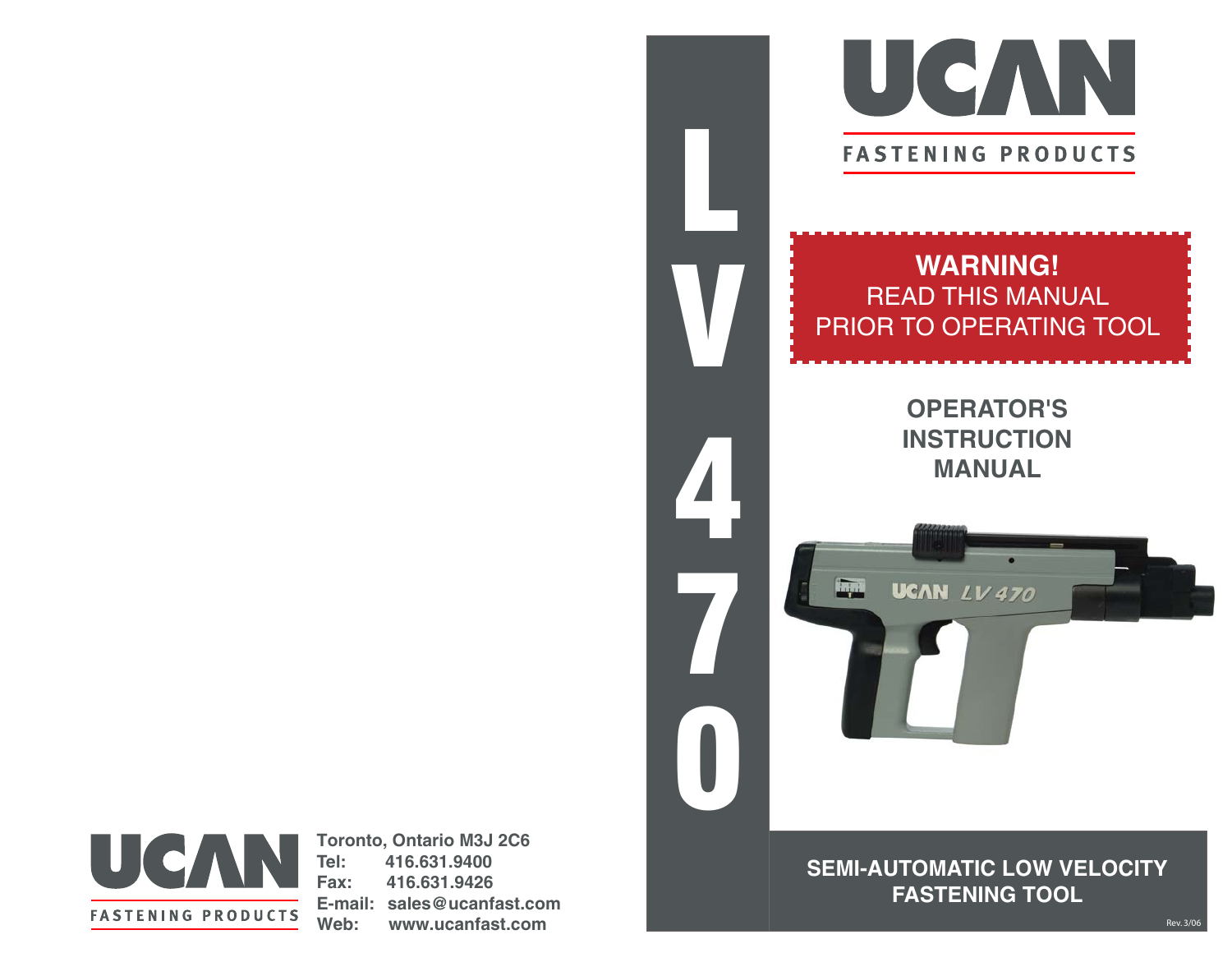# **TABLE OF CONTENTS**

| Disassembling the tool to replace the piston and stop ring 4 |  |
|--------------------------------------------------------------|--|
|                                                              |  |
|                                                              |  |
|                                                              |  |
|                                                              |  |
|                                                              |  |
|                                                              |  |
|                                                              |  |
|                                                              |  |
|                                                              |  |
|                                                              |  |
|                                                              |  |

# **INTRODUCTION**

The LV 470 is a semi automatic piston drive tool. The piston design ensures low fastener velocity and dissipation of excess power upon overdriving. Throughshots and ricochets are, therefore, virtually eliminated. A power regulator allows for reduced noise and recoil. The power level may be adjusted according to the working requirements. A built-in muffler also helps to reduce noise.

# THE OPERATOR SHOULD BE PROPERLY TRAINED **BY A QUALIFIED INSTRUCTOR**

In this instruction manual you will find illustrations of the LV 470 as well as information about cartridges, pistons, and other spare parts. If you have questions which are not addressed in this manual, or if you have enquries concerning special fastening applications, please contact your nearest UCAN Fastening Products' Distributor

# **TECHNICAL DATA**

| Tool weight: | 3.2 kg (7 lbs)                                       |  |
|--------------|------------------------------------------------------|--|
| Tool kits:   | 5.5 kg (12 lbs) / kits                               |  |
| Power loads: | CHS .27" caliber (6.8 x 11 mm) 10 cartridge / strip. |  |
| Power level: | level 5(red) and level 6(purple)                     |  |
| Fasteners:   | PC drive pins for steel and concrete.                |  |
|              | UTS threaded studs for steel and concrete.           |  |

# **APPLICATIONS - examples**

Fixing to concrete or steel of:

- . Wooden block, framing sheet and plate.
- Clips, clamps or rings for electrical cables, conduits and pipes.
- Threaded studs for removable fixings.

# **OPFRATION**

The LV470 is designed to fire only after it has been fully cocked and pressed against a working surface with about 9 kg (90N) of pressure. The firing pin spring is not armed until the muzzle is pressed against the working surface.

## **LOADING**

1. Holding the tool and muzzle upward, insert the fastener, with its point downward, into the cocking lever and let the fastener slide down.



- 2. Hold the tool horizontally. Grasp the loading grip, on the cocking lever, and pull up firmly to release it. Swing lever forward until it is aligned with the muzzle.
- 3. Pull back the loading grip as far as possible in order to position the fastener correctly in the quide. Push the grip forward and pivot the cocking lever back to its original position.
- 4. Insert the power load magazine into the base of the hand grip.(CAUTION: Do not insert the power load magazine until the fastener has been loaded, otherwise, the first cartridge will be missed.)
- 5. Check that the power regulator is in the desired position.







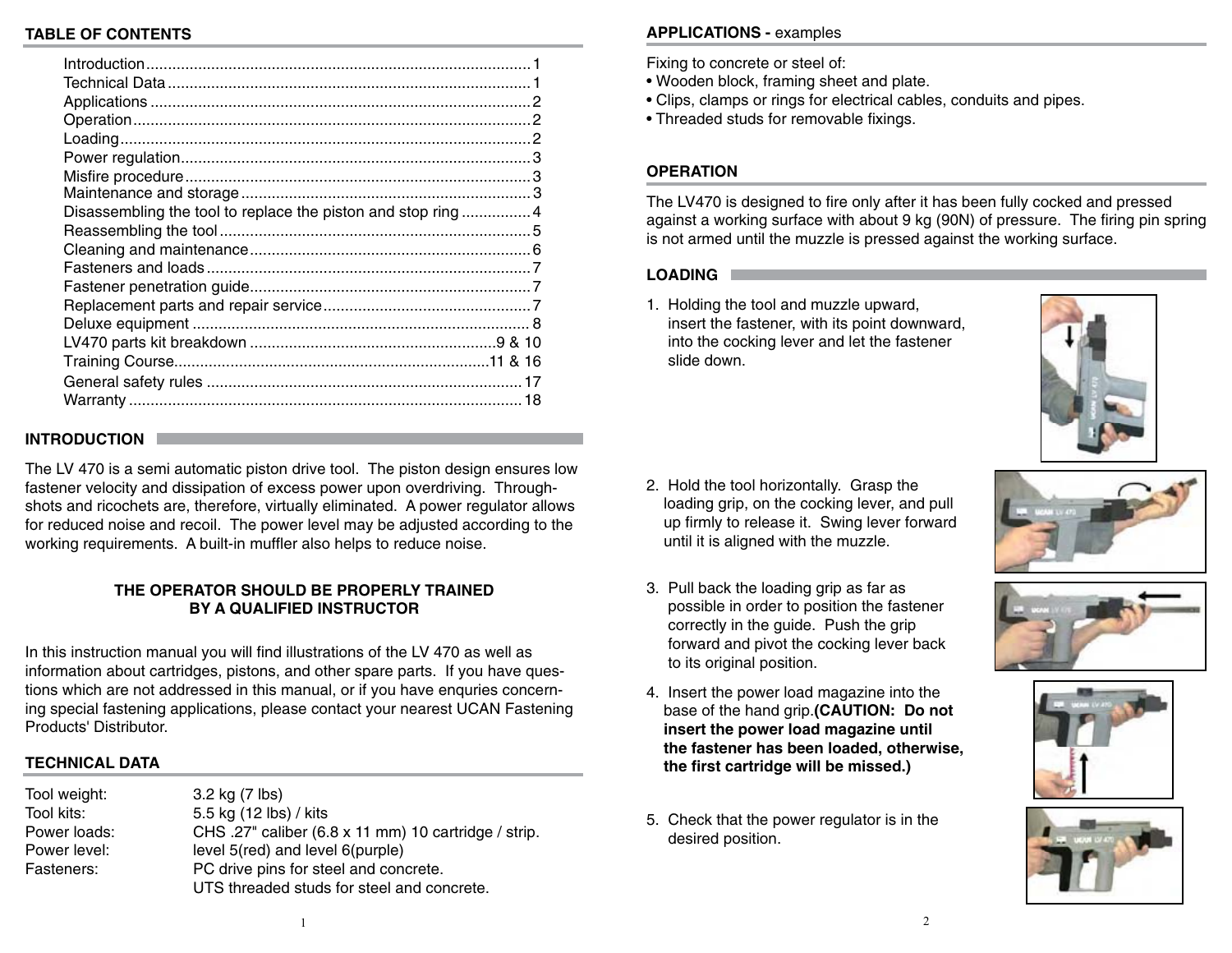# **POWER REGULATION**

The driving power is adjusted by means of a knurled wheel on the right side of the tool. When the indicator is in the rearmost position  $(+3)$  the greatest driving power is obtained from a power load. Similarily, when the indicator is moved to the foremost position (-1) the lowest driving power is obtained.

The red power load covers 90% of all applications. The purple power load is needed for the special fastening of steel to steel.

6. After the gun has been fired it may be reloaded by following steps 1-5.

NOTE CONCERNING STEP 3: THE POWER LOAD STRIP WILL NOT ADVANCE UNTIL THE COCKING LEVER IS RETURNED TO ITS ORIGINAL POSITION.

# **MISFIRE PROCEDURE**

If the cartridge does not fire, wait 15 - 20 seconds holding the tool against the working surface. Do not point the tool at anyone.

Repeat the loading procedures in order to move the next cartridge into firing position. The misfired cartridge must be removed from the spent power load strip and disposed of in accordance with local regulations.

# **IMPORTANT CAUTIONS**

The power load strip must always be removed from the LV470 before it is serviced or once a job is completed. The strip should be pulled out of the tool from above.

Never press in the fastener guide by hand. It is very dangerous! If the tool is loaded, the fastener could fire into your hand.

# **MAINTENANCE AND STORAGE**

- Clean and lubricate the tool as recommended in the Instruction Manual.  $\mathbf{1}$ .
- $2.$ Check tool prior to each day's use to ensure it is in proper working order.
- $3.$ Replace worn or damaged parts as required.
- Any tool found not in working order should be immediately removed from  $\overline{4}$ . service, tagged as "defective", and used again only after being repaired.
- $5<sub>1</sub>$ Use only Ucan repair/replacement parts.
- Powder actuated tools and cartridges shall be locked in a container and 6. stored in a safe place when not in use. Only authorized personnel, trained to use the tool, should have access.

# PROPER MAINTENANCE AND STORAGE OF POWDER ACTUATED **TOOLS ARE NECESSARY TO ENSURE CONSISTENT. TROUBLE-FREE OPERATION AND TO HELP PREVENT INJURY.**

# DISASSEMBLING THE TOOL TO REPLACE THE PISTON & STOP RING

1. Lift the cocking lever & pivot it forward. Disengage the link from the advance bar connector.



- 2. Unscrew and remove the baseplate by rotating the cocking lever counter clockwise.
- 3. Pull the fastener guide from the piston guide.
- 4. Pry the stop ring off the fastener guide.



NOTE: **OVERDRIVING WILL OFTEN DAMAGE** THE STOP RING

If too short a fastener or too powerful a power load is used, or if there are variations in base material strength, the fastener may be overdriven. This may, in turn, damage the stop ring which will then need to be replaced.

5. Slide the piston guide out of the housing.



6. Push the piston out of the piston guide, from the back end of the guide, by using the rod supplied in the kit.





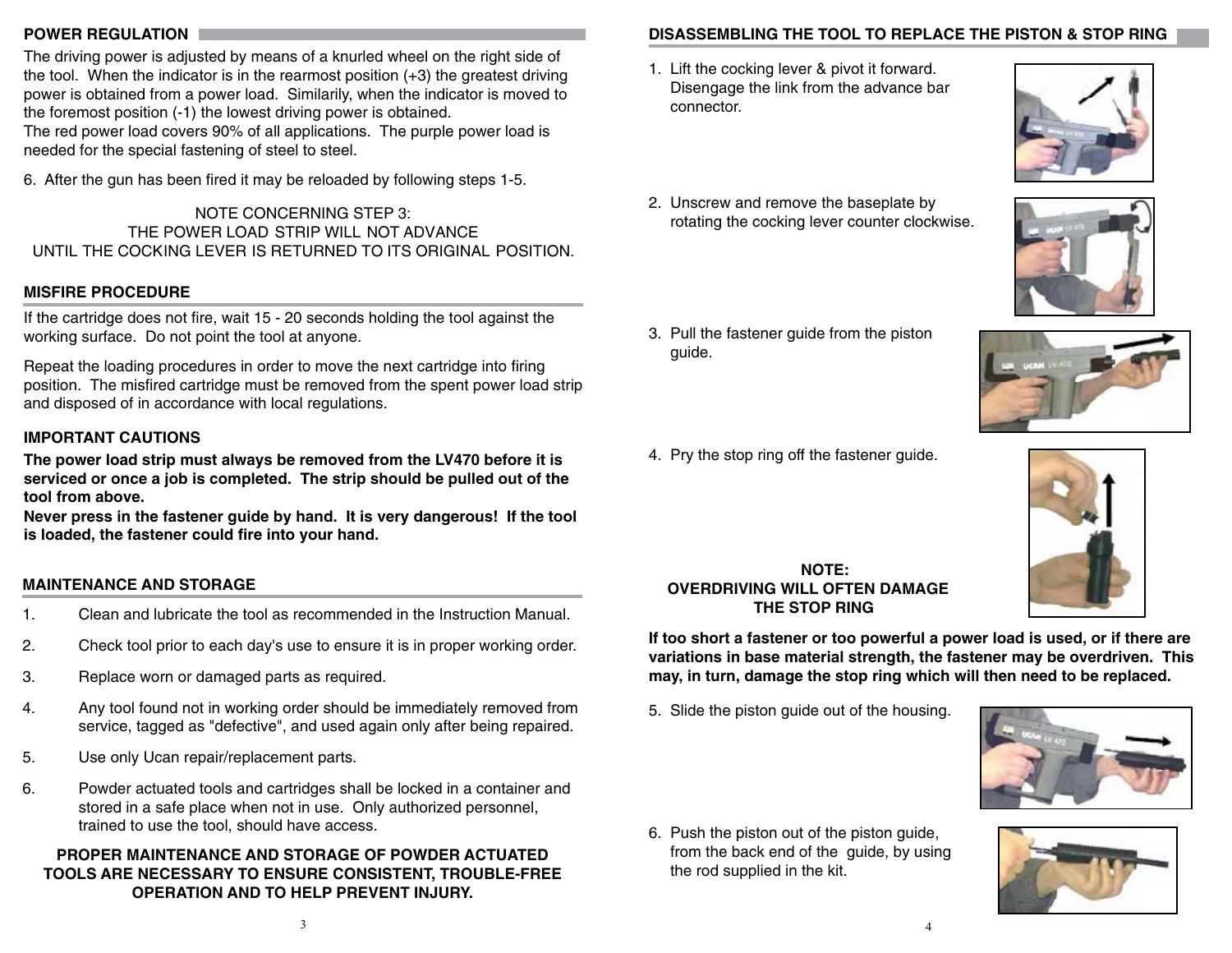# NOTE: THE PISTON GUIDE MAY STICK IN THE HOUSING IF THE TOOL IS VERY DIRTY.

Procedure: lubricate the outside of the piston guide. Then, screw on the baseplate and tap it lightly on a hard surface to disengage the piston guide.

## **REASSEMBLING THE TOOL F**

1. Ensure that a piston ring is fitted onto the piston. Fully insert the piston into the piston guide.



2. Align the parallel slots, on the piston quide, with the muffler. Then, insert the piston quide into the housing.





4. Insert the fastener guide into the piston guide.



6. Screw the baseplate onto the housing by rotating the cocking lever clockwise until it stops. Turn back slightly so that the cocking lever is properly aligned with the housing. Pivot the cocking lever to its resting position. The connector and link will latch automatically.

# **CLEANING AND MAINTENANCE**

Clean the parts and surfaces with the supplied brushes.

NOTE: ALWAYS CLEAN THE CARTRIDGE CHAMBER DAILY OR AFTER APPROXIMATELY 1,000 FASTENINGS.... **WHICHEVER COMES FIRST.** 



Piston Guide Internally & Externally



**Fastener Guide** Internally & Externally



Piston Externally



Baseplate Internally & Externally



**Steel Liner** Internally

Spray above parts\* with UCAN P.A.T. lubricant and wipe off excess lubricant with a clean cloth, prior to reassembly.

# **NOTE:** DO NOT SPRAY THE INSIDE OF THE STEEL LINER OR OF THE MAGAZINE CHAMBER.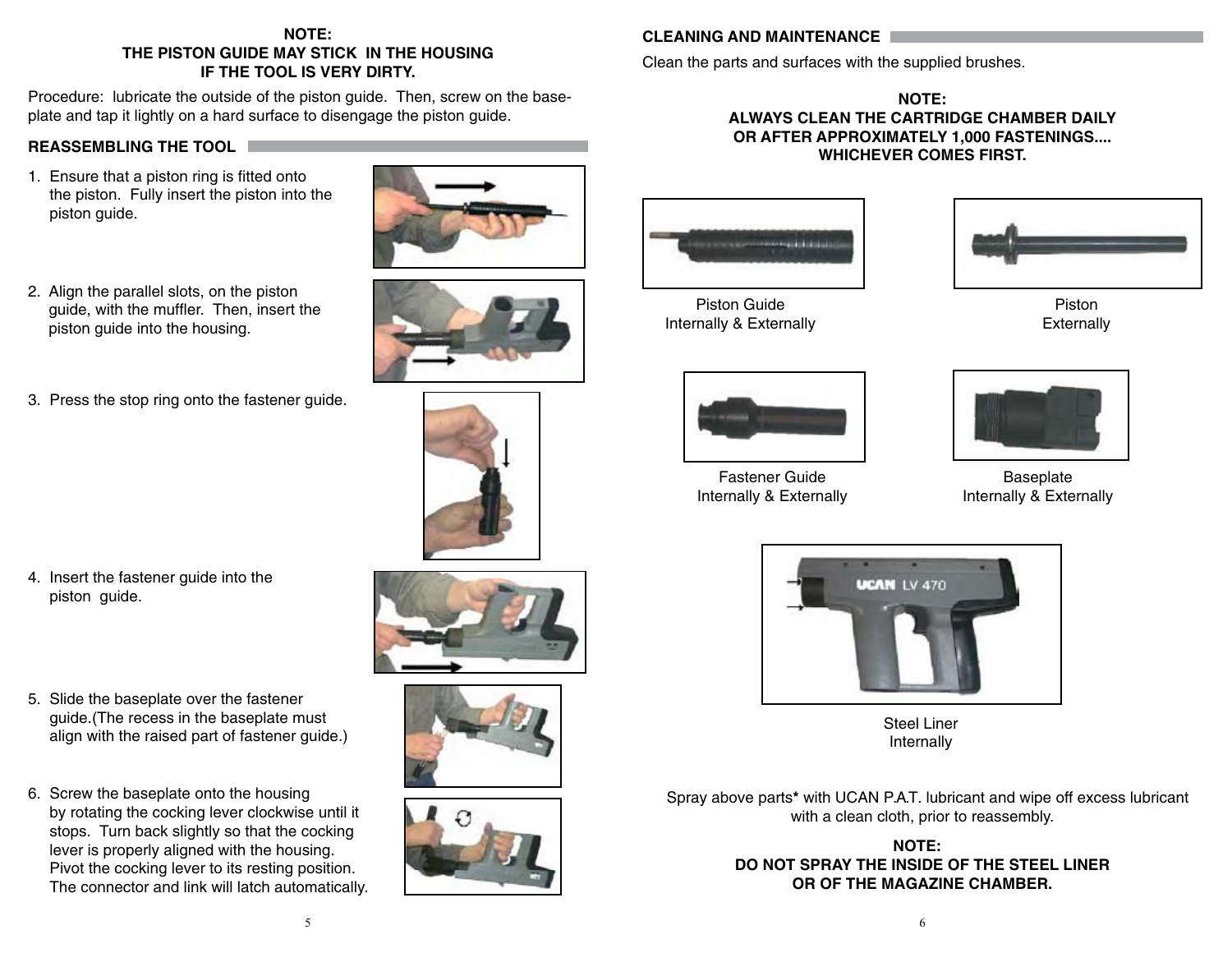



| Colour        | <b>Power level</b>     | Part# (100's)              |
|---------------|------------------------|----------------------------|
| Red<br>Purple | 5 strong<br>6 x-strong | <b>CHSR</b><br><b>CHSP</b> |
|               |                        |                            |

# **FASTENER PENETRATION GUIDE**

| Light weight concrete | Cinder-concrete block, etc          |      | 1-1/2" penetration |
|-----------------------|-------------------------------------|------|--------------------|
| Average concrete      | Poured concrete, etc                | -1 " | penetration        |
| Hard concrete         | Pre-stressed/pre-cast concrete 3/4" |      | penetration        |
| Steel                 | Structural steel, etc               | 1/2" | penetration        |

# **REPLACEMENT PARTS AND REPAIR SERVICE**

Your UCAN Fastening Products' Powder Actuated Tool is precision engineered for safety.

NEVER attempt to modify parts since this can compromise the built-in safety. When servicing, use only UCAN replacement parts. These are available through your local UCAN Fastening Products' Distributor.

If your tool requires service or warranty repairs, contact a UCAN Fastening Products' Distributor, who will determine whether the tool is field repairable or if it must be forwarded to a repair center.

Owners of Ucan Tools are assured of excellent service wherever they may be. Contact your nearest Ucan Distributor or our Technical Marketing Services Department for assistance with regards to fastening applications, tool maintenance, or operator instruction for "safe tool use".

# **DELUXE EQUIPMENT**

**Deluxe kit includes:** 



 $1<sub>V</sub>470$ 



spray

Rod (Disposable) Spare Parts









Carrying Case

**Safety Goggles** 

Manual

Cleaning cloth

UCAN Fastening Products provides a set of disposable sample ear plugs with each tool. These are not intended as permanent ear protection.

Parts may not be exactly as shown.

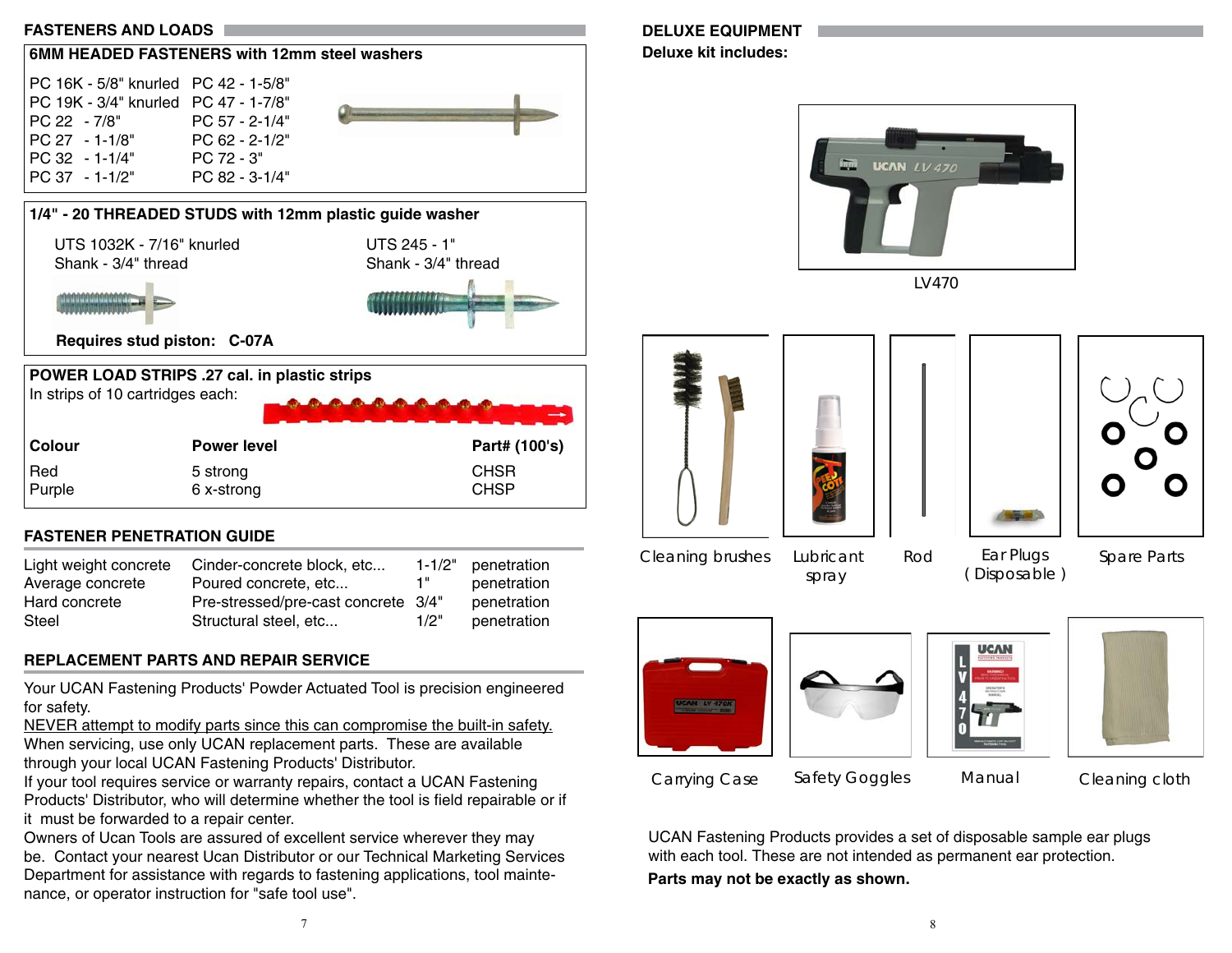# LV470 PARTS KIT BREAKDOWN

| Part No.                                                | <b>Description</b>                                                                                                                                           | Part No.  | <b>Description</b>                                        | Part No. | <b>Description</b>                                |
|---------------------------------------------------------|--------------------------------------------------------------------------------------------------------------------------------------------------------------|-----------|-----------------------------------------------------------|----------|---------------------------------------------------|
|                                                         | Body                                                                                                                                                         |           | Fastener Guide                                            |          |                                                   |
|                                                         | Connector, Advance Bar                                                                                                                                       |           | Pressure Strip                                            |          |                                                   |
| <b>いののひのののののけいりはちりのついののからのののかかいかんかんかんかんかんかんかんかんかんかん</b> | Spring, Connector<br>Pin, Connector<br>Cover, Plastic Strip<br>Rubber Pad<br>Fixing Plate, Rubber Pad<br>Metal Strip<br>Wheel, Power Regulator<br>Steel Ball |           | Spring, Pressure Strip                                    |          | Trigger<br>Release Lever<br>Pin, Holder<br>Holder |
|                                                         |                                                                                                                                                              |           | Fixing Block                                              |          |                                                   |
|                                                         |                                                                                                                                                              |           | Stop Ring                                                 |          |                                                   |
|                                                         |                                                                                                                                                              |           | Retaining Ring, Fastener Guide<br>Piston Asssembly for PC |          | Magazine Detent<br>Trigger Spring<br>trigger Pin  |
|                                                         |                                                                                                                                                              |           |                                                           |          |                                                   |
|                                                         |                                                                                                                                                              |           | Piston Assembly for UTS Studs(not shown)                  |          | Sear                                              |
|                                                         |                                                                                                                                                              |           | Piston Ring<br>Piston Guide                               |          |                                                   |
|                                                         |                                                                                                                                                              |           |                                                           |          | Sear Guide<br>Screw, Sear Guide                   |
|                                                         | pring<br>Compressing S                                                                                                                                       |           | Pressing Pin                                              |          | Sear Spring                                       |
|                                                         | Regulator                                                                                                                                                    |           | Retaining Ring, Piston Guide                              |          | Screw, Housing                                    |
|                                                         | Indicator, Power<br>Advance Bar                                                                                                                              |           |                                                           |          | Screw, Plastic Strip Cover                        |
|                                                         | bar<br>Screw, Advance                                                                                                                                        |           | Housing                                                   |          | Screw, Rubber Pad                                 |
|                                                         | Spring Plate                                                                                                                                                 |           | Muffler                                                   |          | Label                                             |
|                                                         |                                                                                                                                                              |           | O-Ring                                                    |          | Screw, Holder                                     |
|                                                         |                                                                                                                                                              |           | Muffler Housing                                           |          |                                                   |
| Part No.                                                | Description                                                                                                                                                  |           | Regulating Pin                                            |          |                                                   |
|                                                         |                                                                                                                                                              | 588398588 | Firing Pin                                                |          |                                                   |
|                                                         | Baseplate                                                                                                                                                    |           | Guide Screw, Firing Pin                                   |          |                                                   |
|                                                         |                                                                                                                                                              |           | $\frac{1}{2}$                                             |          |                                                   |
|                                                         |                                                                                                                                                              |           | Firing Pin Spring                                         |          |                                                   |
|                                                         | ever                                                                                                                                                         |           |                                                           |          |                                                   |
|                                                         | sing Lever                                                                                                                                                   |           |                                                           |          |                                                   |
| 583399992                                               | Cocking Lever<br>Pin, Baseplate<br>Grip, Cocking Le<br>Push Rod, Cock<br>Link                                                                                |           |                                                           |          |                                                   |
|                                                         |                                                                                                                                                              |           |                                                           |          |                                                   |
|                                                         |                                                                                                                                                              |           |                                                           |          |                                                   |
|                                                         | Rubber Ring<br>Set screw, Grip<br>Pin, Link                                                                                                                  |           |                                                           |          |                                                   |

 $\overline{9}$ 

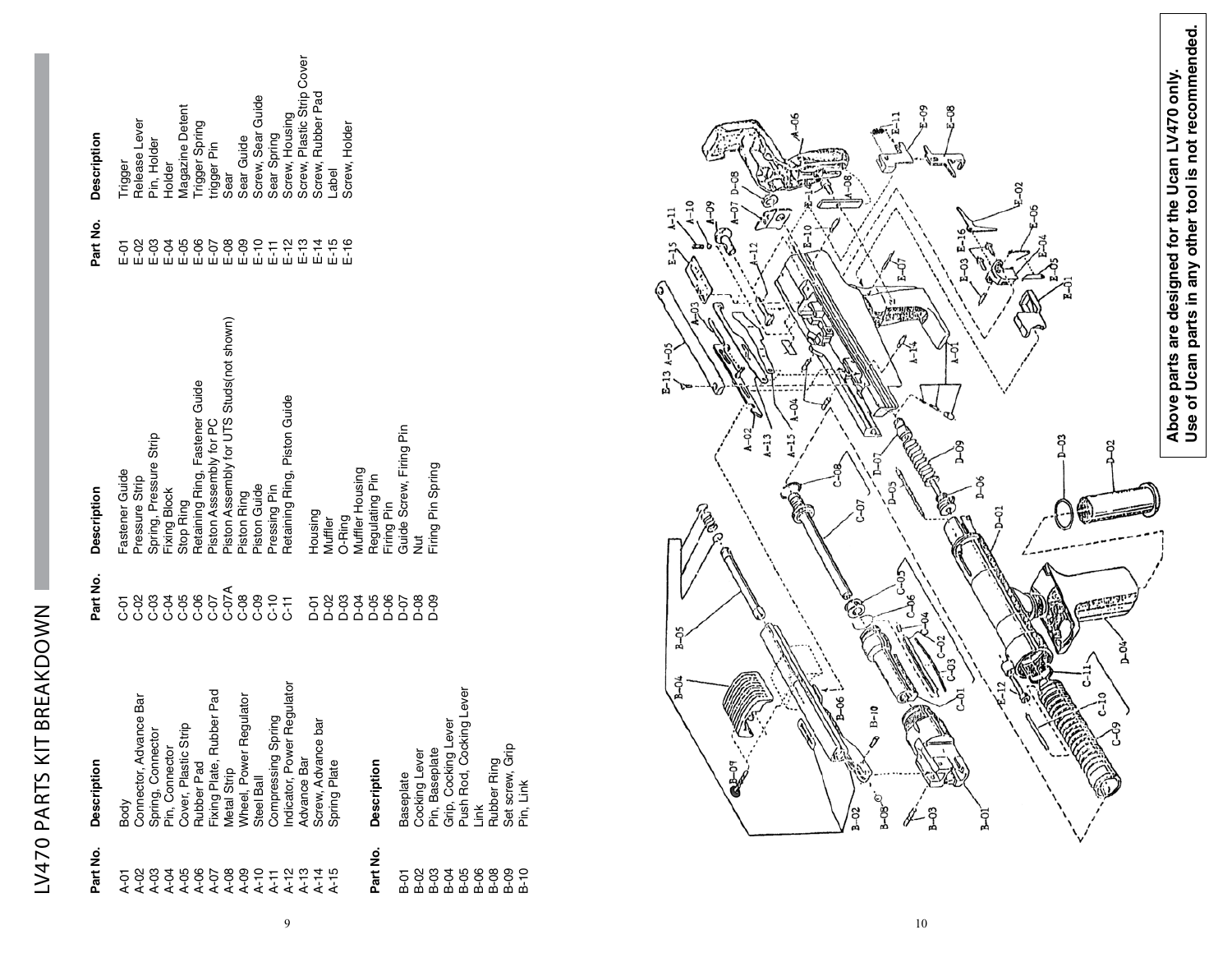# **OPERATOR'S TRAINING COURSE FOR THE UCAN LV 470 POWDER ACTUATED TOOL AND FASTENERS**

# POWDER ACTUATED FASTENING SYSTEMS

Powder actuated fastening systems provide a means to make direct, forced entry fastenings into a variety of base materials for construction and maintenance applications. The system consists of a tool; a fastener; and a power load or cartridge. The qualified operator is the key to safe, efficient use of the system and therefore must be trained and licensed according to UCAN Fastening Products standards and procedures. The qualified operator must also follow any local regulations that apply to the use of the powder actuated fastening systems.

### **POWDER ACTUATED TOOLS**  $II$ .

There are two types of powder actuated tools:

 $\mathbf{1}$ . Direct acting tools operate by the action of the expanding gas of the cartridge acting directly on the fastener to drive it into the work surface.



 $2.$ Indirect acting tools have a captive piston which is driven by the expanding cartridge gas. The piston then drives the fastener into the work surface.



There are three velocity classes of powder actuated tools. The velocity class of the tool is determined by a ballistic test utilizing the lightest fastener and the strongest cartridge which is designated for use with the tool by the manufacturer.

- $A_{1}$ High velocity class - A tool produces an average test velocity over 150 meters (492 feet) per second.
- Medium velocity class A tool which produces an average test **B.** velocity greater than 100 meters (328 feet) per second, but not exceeding 150 meters (492 feet) per second.
- $C_{1}$ Low velocity class - A tool which produces an average test velocity which does not exceed 100 meters (328 feet) per second.

UCAN Fastening Products LV Powder Actuated Tools are indirect-acting tools which conform to the requirements for low velocity class tools.

# **III. FASTENERS**

Fasteners used in powder actuated fastening systems are manufactured from special steels and heat treated by a special process which insures that they are hard enough to drive into concrete and steel yet are not brittle. The fact that the fasteners are ductile (not brittle) permits them to be driven into concrete or steel without shattering or breaking during normal applications. Powder actuated fasteners normally have a plastic or metal washer or evelet around the shank. These devices perform two functions:

- Assist in holding the fastener in the tool prior to driving it into the work surface. 1.
- $2.$ To provide alignment and guidance for the fastener during the driving process.

The most common fastener used with powder actuated tools is the drive pin. The drive pin makes a permanent fastening (ie., the material that you are fastening to the base material cannot normally be removed without damage to the material or the base material.)

The threaded stud fastener is comprised of a shank portion which is driven into the base material and a threaded portion onto which a nut is inserted. This type of fastener is used for semi-permanent fastening where the material to be fastened to the base material has a pre-drilled hole or slot and is inserted over the threaded stud (after it is driven), then fastened down with the nut and washer combination.



There are also other specialty fasteners made for powder actuated applications such as eve pins; conduit clips; ceiling clips; etc., designed to make certain trade applications easier. In addition, large diameter metal washers are sometimes assembled to drive pins and provide more bearing surface to accommodate fastening of insulations, sill plates (where required by local codes), etc.

**NOTE:** Remember that P.A.T. fasteners are made of special steel and heat treated especially for these applications. Under no circumstances should fasteners other than those recommended by the tool manufacturer be used in the tool.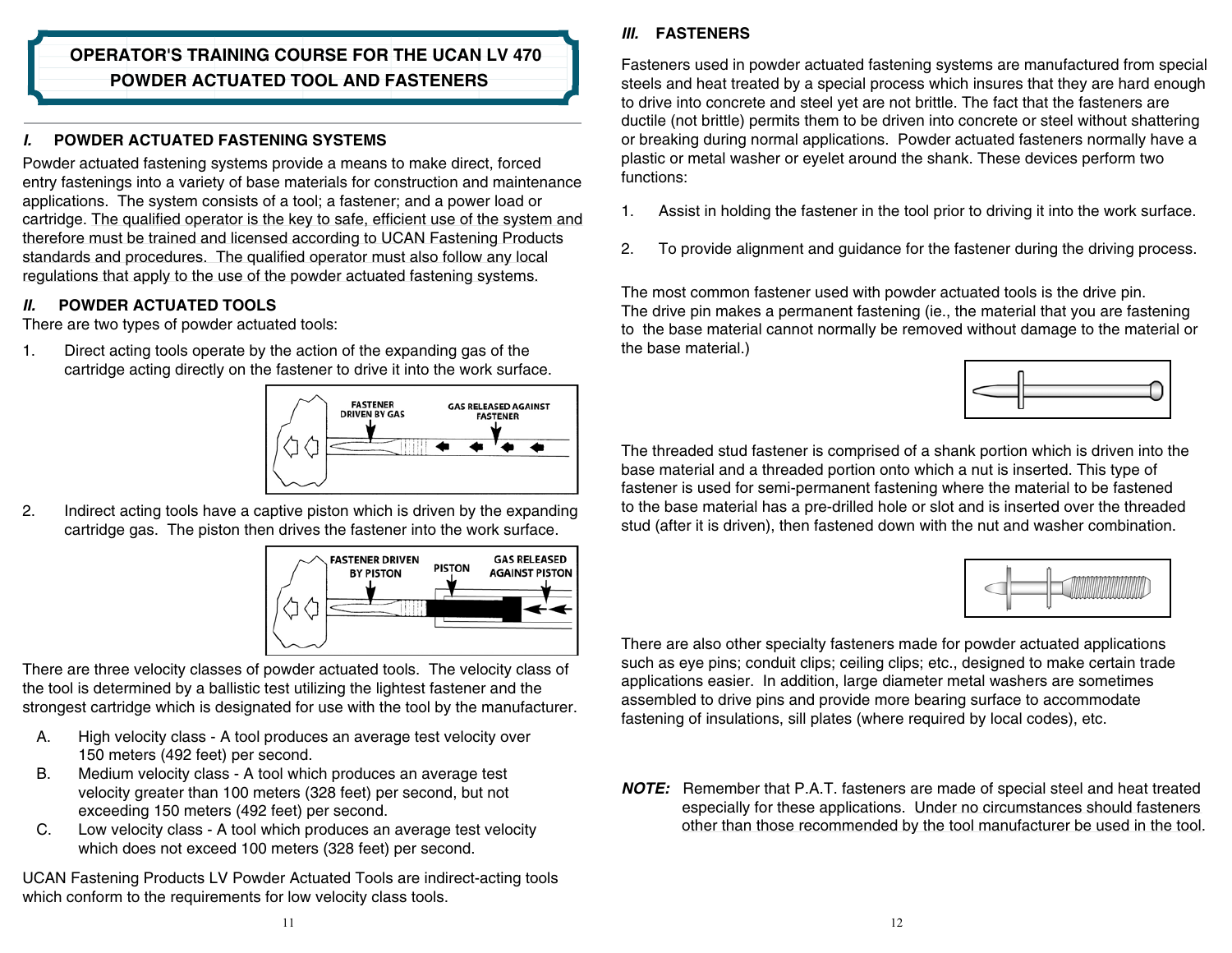# IV. POWER LOADS/CARTRIDGES

The power load or cartridges is the energy source used in powder actuated tools. UCAN Fastening Products' cartridges are rim fire, cased power loads. Rim fire means that the power load is fired if the load is hit on the rim (outer edge) hard enough by the firing pin. The cartridges may also fire if enough pressure is applied to the rim. This is the reason that cartridges should be pried loose from the tool (or magazine strip).

UCAN Fastening Products' powder actuated tools use power loads which are inserted into the tool either individually or in a strip magazine which contains 10 cartridges. The UCAN LV470 uses .27 caliber loads in strip magazines.

All powder actuated tool power loads are colour coded to identify and differentiate power levels.

In addition, the packages that contain the power loads have a visual colour and number identification. To avoid any confusion, power loads of different power levels and types must be kept in separate containers or compartments.

In the event that the operator is colour blind; the number identification on the package will assist in power level identification. Operators who are unable to distinguish the colours used must be given special instructions to enable them to avoid error.

| UCAN Fastening Products' LV470 tool uses the following power levels: |  |
|----------------------------------------------------------------------|--|
|                                                                      |  |

| <b>POWER LEVEL</b> | <b>CASE COLOUR</b> | <b>LOAD COLOUR</b> |
|--------------------|--------------------|--------------------|
| #5                 | <b>Brass</b>       | Red                |
| #6                 | <b>Brass</b>       | Purple             |

### NOT ALL POWER LEVELS CAN BE USED IN EACH TOOL.

Under no condition should a power load other than those recommended in the Tool Instruction Manual be used with a powder actuated tool.

To determine the correct power level for any application, always start with the lowest level (#5 red for UCAN LV 470) cartridge recommended for use with the tool. If the lowest power level/cartridge does not achieve the desired level of fastener penetration, increase the power level, with the power dial, or the cartridge by single steps until proper penetration is achieved.

In the event of a misfire, the operator shall continue to hold the tool firmly against the work surface for a period of not less than 15 seconds and then the cartridge shall be ejected. The misfired cartridge must be removed from the spent power loadstrip and disposed of in accordance with local regulations.

The material into which the fastener shank is driven and from which the holding power is obtained is known as the base material. Concrete and structural steel are the two most common base materials into which powder actuated fasteners are driven. When penetrated by a P.A.T. fastener, a suitable base material will expand and/or compress around the fastener and have sufficient hardness and thickness to produce sufficient holding power and not allow the fastener to pass completely through.

### Unsuitable base materials will be:

- 1. Too hard for the fastener to penetrate (hardened steel, welds, cast steel, marble, natural rock, etc.).
- 2. Too soft for the fastener to penetrate without cracking or shattering the base material (glass, glazed tile, brick, slate, etc.).
- Too soft for the fastener to produce sufficient holding power or to keep the 3. fastener from passing completely through the base material (wood, plaster, drywall, composition board, etc.).

To determine the suitability of any base material, a center punch test should be performed prior to making any fastenings.

# CENTER PUNCH TEST PROCEDURES

Use a hammer and firmly tap a P.A.T. fastener into the base material:

- 1. If the base material shows a clear fastener point and the fastener is not blunted, then proceed with the first test fastening.
- $2.$ If the fastener point is blunted, then the material is too hard.
- 3. If the base material cracks or shatters, the material is too brittle.
- If the fastener sinks into the material with an average hammer blow, the  $\overline{4}$ base material is too soft

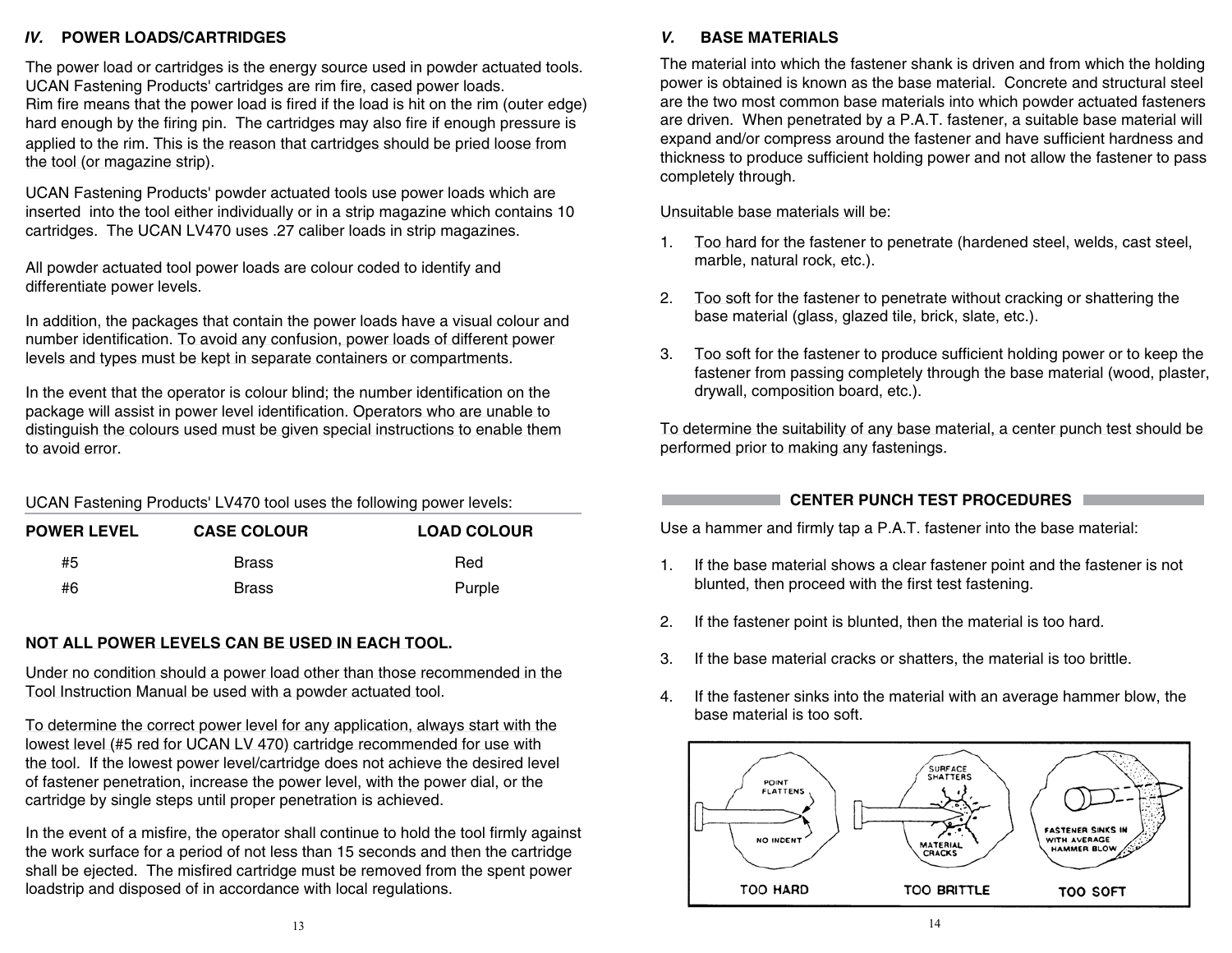# *VI.* APPLICATION RULES - WARNINGS

## **Eor Concrete....**

- 1. Do not fasten into cracks or spalled areas as this weakens holding power.
- 2. Concrete must be at least three times thicker than the depth of penetration of the fastener
- 3. Do not fasten closer than 3" from an unsupported edge of masonry.
- 4. Recommended minimum distance between fastenings is 3" in concrete.
- 5. Average required depth of penetration of fasteners into concrete is: > 1-1/2" in length weight concrete (less than 2000 PSI), block, etc. > 1" in average weight concrete.
	- > 3/4" in hard concrete (5000 to 6000 PSI).
- 6. Concrete with a compressive strength over 8400 PSI is not normally suitable for fastening with powder actuated fasteners.

# **For Steel.....**

- 1. Do not fasten into steel thinner than the shank diameter of the fastener.
- 2. Do not fasten closer than 1/2" from the edge of steel.
- 3. Recommended minimum distance between fastenings is 1" in steel.
- 4. Do not use fasteners with shanks longer than required for the application.
- 5. Average depth of penetration for structural steel is  $3/16$ " to  $1/2$ ".
- 6. To achieve maximum holding power in steel plate: Get the fastener point all the way through the plate. This prevents the steel from compressing around the point and causing fastener back-out.
- 7. Do not fasten into pre-drilled holes (unless the tool is equipped with a positive alignment device) because the fastener may be deflected by the edge of the hole.

# *VI.* APPLICATION RULES - WARNINGS cont'd...

**NOTE:** To determine the correct length of drive pin for a particular application, **add** the thickness of the material to be fastened and the required depth of penetration into the base material.

**EXAMPLE:** You want to fasten a 2 x 4 board (1-1/2" thick) to average strength concrete. The recommended depth of penetration is 1" - Hence, you would normally use a 2-1/2" drive pin.

To determine the correct size of a threaded stud, the shank length is determined by the required penetration into the base material as you are normally driving a threaded stud directly into the base material. The length of the threaded portion required is determined by the thickness of the material that you are going to insert over the threaded stud and fasten down. Remember that the threads must protrude though the material to be fastened far enough to allow for full thread engagement of the nut or nut/washer combination.

# **FAILURE TO FOLLOW THESE APPLICATION RULES MAY RESULT** IN POOR FASTENING AND/OR COULD RESULT IN DEATH OR **SERIOUS INJURY TO THE OPERATOR.**

**NOTE:** Review of this general training course is required to become a qualified operator of UCAN Fastening Products Powder Actuated Tools. Review of the individual tool instruction manuals, as well as hands on instructions on the operation and maintenance of the specific tools are required prior to using a Powder Actuated Tool.